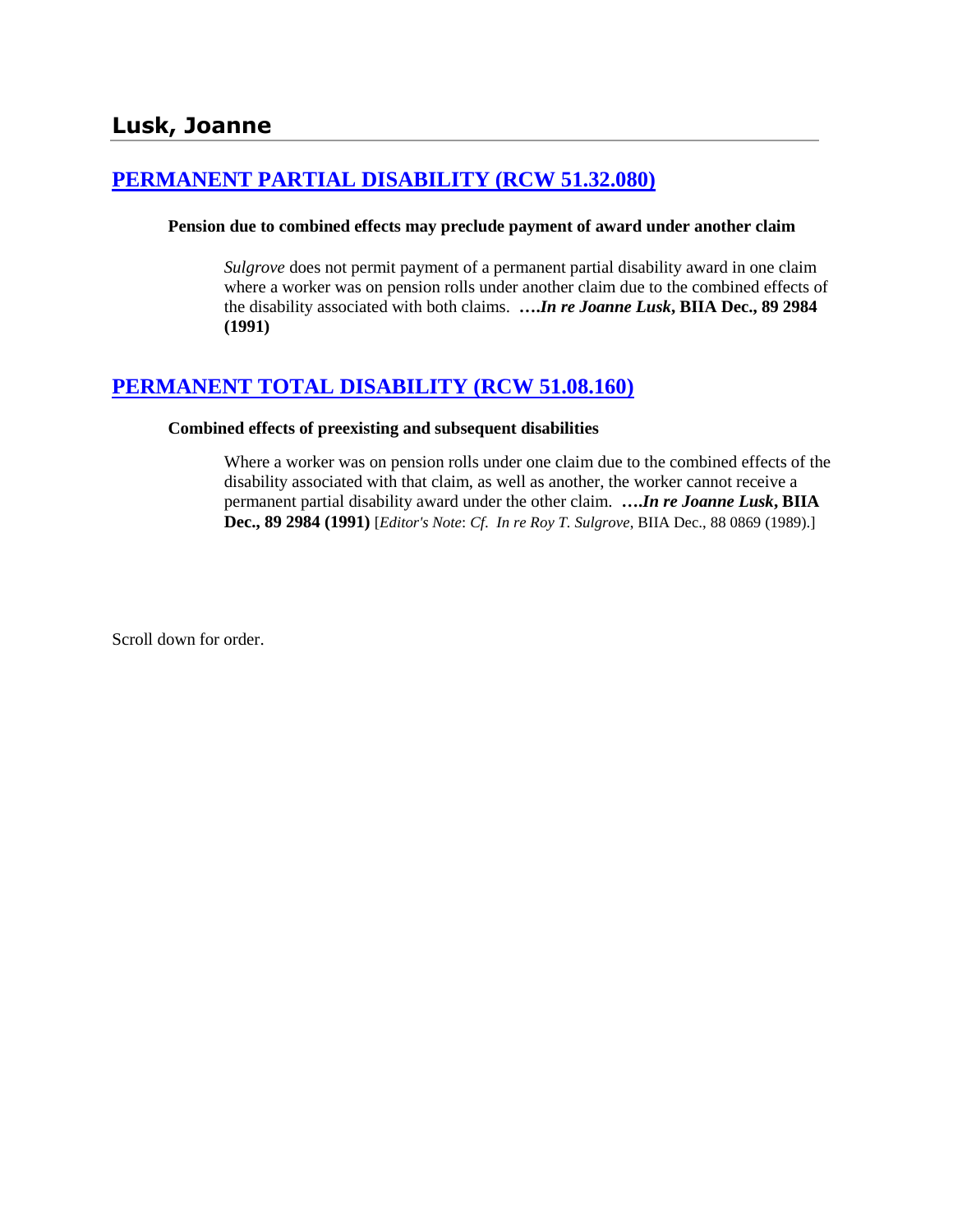### **BEFORE THE BOARD OF INDUSTRIAL INSURANCE APPEALS STATE OF WASHINGTON**

**)**

**IN RE: JOANNE D. LUSK ) DOCKET NOS. 89 2984 &89 3984**

### **CLAIM NOS. H-268570 &J-344117 ) DECISION AND ORDER**

APPEARANCES:

Claimant, Joanne D. Lusk, by Casey & Casey, per Gerald L. Casey and Carol L. Casey

Employer, School District # 411, None

Department of Labor and Industries, by The Attorney General, per Steve LaVergne and Laurel Anderson, Paralegals; Christine A. Foster and Lynn D.W. Hendrickson, Assistants

These are consolidated appeals filed by the claimant. The appeal assigned Docket No. 89 2984 was filed by the claimant with the Board of Industrial Insurance Appeals on July 12, 1989 from two orders of the Department of Labor and Industries dated May 31, 1989. One of these orders determined that the claimant was permanently and totally disabled and entitled to a pension as a result of the combined effects of conditions associated with claims numbered H-268570 and J-344117. A contemporaneous order denied second injury fund relief in Claim No. H-268570.

The appeal assigned Docket No. 89 3984 was filed with the Board on September 18, 1989 from a Department order dated August 22, 1989 which affirmed a Department order dated May 31, 1989 which charged the pension against the second injury fund. The order also determined that no permanent disability would have resulted from the conditions associated with Claim No. J-344117, had there been no pre-existing disability.

The Department orders are **AFFIRMED**.

# **DECISION**

Pursuant to RCW 51.52.104 and RCW 51.52.106, this matter is before the Board for review and decision on a timely Petition for Review filed by the Department of Labor and Industries to a Proposed Decision and Order issued on November 6, 1990 in which the orders of the Department dated May 31, 1989 and August 22, 1989 were reversed and the claims remanded to the Department of Labor and Industries to determine the extent of the claimant's permanent partial disability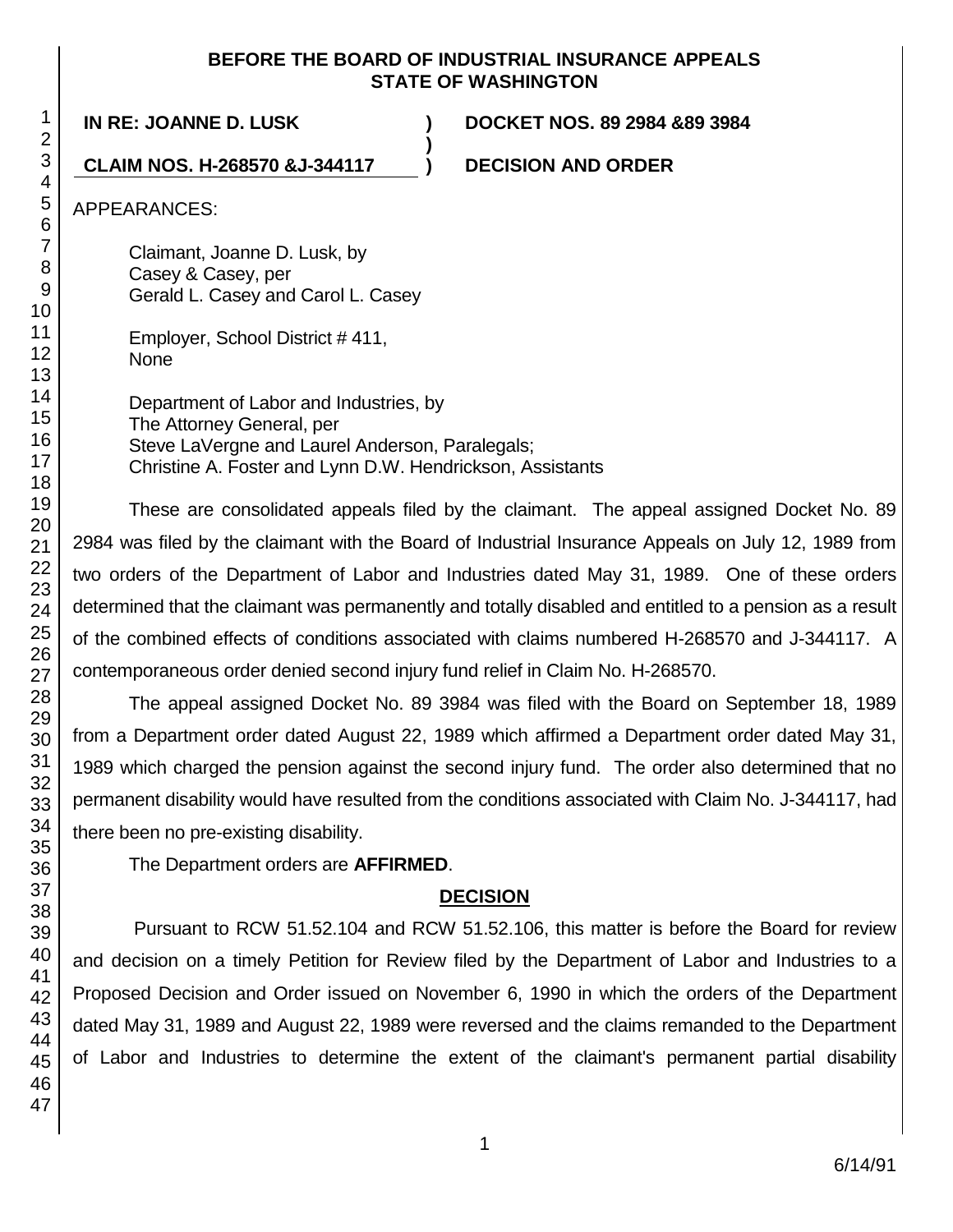attributable to her industrial injury of January 13, 1978 (Claim No. H-268570) and take such further action as may be indicated or required by the law and the facts.

The issue raised and litigated in these appeals is whether the claimant is entitled to an additional permanent partial disability award under Claim No. H-268570. The Department placed the claimant on the pension rolls effective July 7, 1989 as a result of the combined effects of the conditions associated with Claim No. H-268570 and a subsequent claim, Claim No. J-344117.

Mrs. Lusk argues that, since her condition in Claim No. H-268570 became medically fixed and stable prior to the effective date of the pension (July 7, 1989), she is entitled to an increased permanent partial disability award under the H claim. Mrs. Lusk bases this argument on the rationale set forth in In re Roy T. Sulgrove, BIIA Dec., 88 0869 (1989). The Department contends that, because the disability resulting from the neck and shoulder conditions covered under Claim No. J-344117 and the disability resulting from the left leg condition covered under Claim No. H-268570 have combined to produce the permanent total disability, no further permanent partial disability award is payable under Claim No. H-268570.

The Industrial Appeals Judge was persuaded that under Sulgrove Mrs. Lusk is entitled to an increased permanent partial disability award in Claim No. H-268570. However, we do not believe that Sulgrove is applicable to Mrs. Lusk's claims.

The parties have submitted this matter on a stipulation of facts. A brief review of the facts is necessary to fully understand the Department's actions.

On January 13, 1978, Mrs. Lusk sustained an industrial injury to her left knee and ankle. The claim, H-268570, was closed in January of 1979 with a permanent partial disability award equal to 5% of the amputation value of the left leg at or above the knee joint with functional stump. An application to reopen the claim was granted by the Department effective June 5, 1980. The claim was again closed in July of 1982 with an increased permanent partial disability award equal to 15% of the amputation value of the left leg at or above the knee joint with functional stump.

On October 25, 1983, Mrs. Lusk sustained a second industrial injury involving her neck and shoulders. This claim, J-344117, remained open until May 31, 1989.

On January 9, 1985 Mrs. Lusk applied to reopen Claim No. H-268570 (left leg). This claim was reopened effective December 26, 1984 and remained open until closed on May 31, 1989, in conjunction with the closing order in Claim No. J-344117. This order awarded the pension as a combined result of conditions associated with both claims.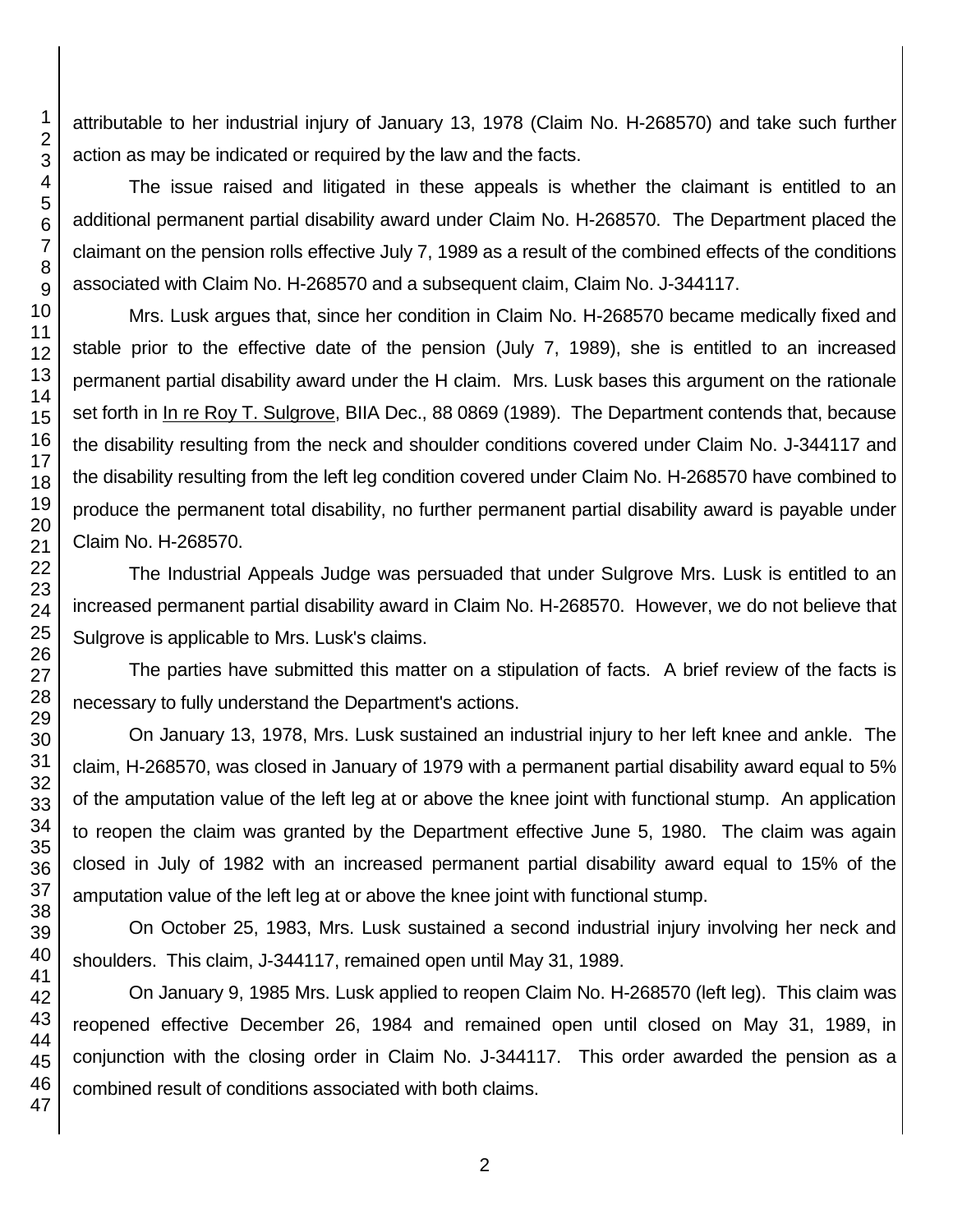In Sulgrove, the claimant sustained an industrial injury in 1980. He filed a claim and was eventually awarded a pension in 1987 as a result of that industrial injury. In 1986 (17 months prior to being placed on the pension rolls as a result of his first industrial injury) the claimant submitted a separate application for benefits based upon an asbestos-related occupational disease. Although the Department assigned a claim number, it took no further action until after the closing order was issued in the first claim. The Department then argued that because Mr. Sulgrove was placed on a pension in the first claim, he could not legally receive any award for permanent partial disability under the asbestos-related claim. In Sulgrove we stated that if the claimant's asbestosis was fixed and stable and productive of a permanent partial disability prior to being placed on the pension rolls there was no reason in law why he should not be entitled to a permanent partial disability award. We found no double payment or overlapping of classifications. We held that if Mr. Sulgrove was entitled to a permanent partial disability award under the asbestos claim, which the Department had failed to promptly pay, the Department could not relieve itself of that obligation solely because Mr. Sulgrove was subsequently determined to be permanently totally disabled under the separate injury claim.

The facts in Mrs. Lusk's case are substantially different from those presented in Sulgrove. Mrs. Lusk's permanent total disability is a result of the combined effects of two different injuries. At the same time, it is the aggravation of the disability associated with Claim No. H-268570 which is now the basis for the claimant's contention that she is entitled to an increased permanent partial disability award. This aggravation occurred after the second injury. It is this same increased disability which is contributing to Mrs. Lusk's permanent total disability. In other words, in awarding the pension, the Department considered the increased impairment of the knee in Claim No. H-268570. The May 31, 1989 order in Claim No. J-344117 (affirmed by the August 22, 1989 Department order) charged the entire pension reserve against the second injury fund, and explicitly determined that no permanent disability associated with the neck or shoulder conditions in Claim No. J-344117 would have existed "had there been no preexisting disability." In essence the Department concluded that the original left leg disability caused by the industrial injury of 1978, together with any neck and shoulder disability resulting from the 1983 industrial injury, as well as the subsequent aggravation of disability related to the 1978 industrial injury, all combined to produce the permanent total disability.

In awarding the pension the Department has expressly combined all disability associated with the two separate industrial injuries, including any aggravation of the 1978 injury to the left knee. In doing so, the Department has awarded all benefits due under both claims. The claimant cannot now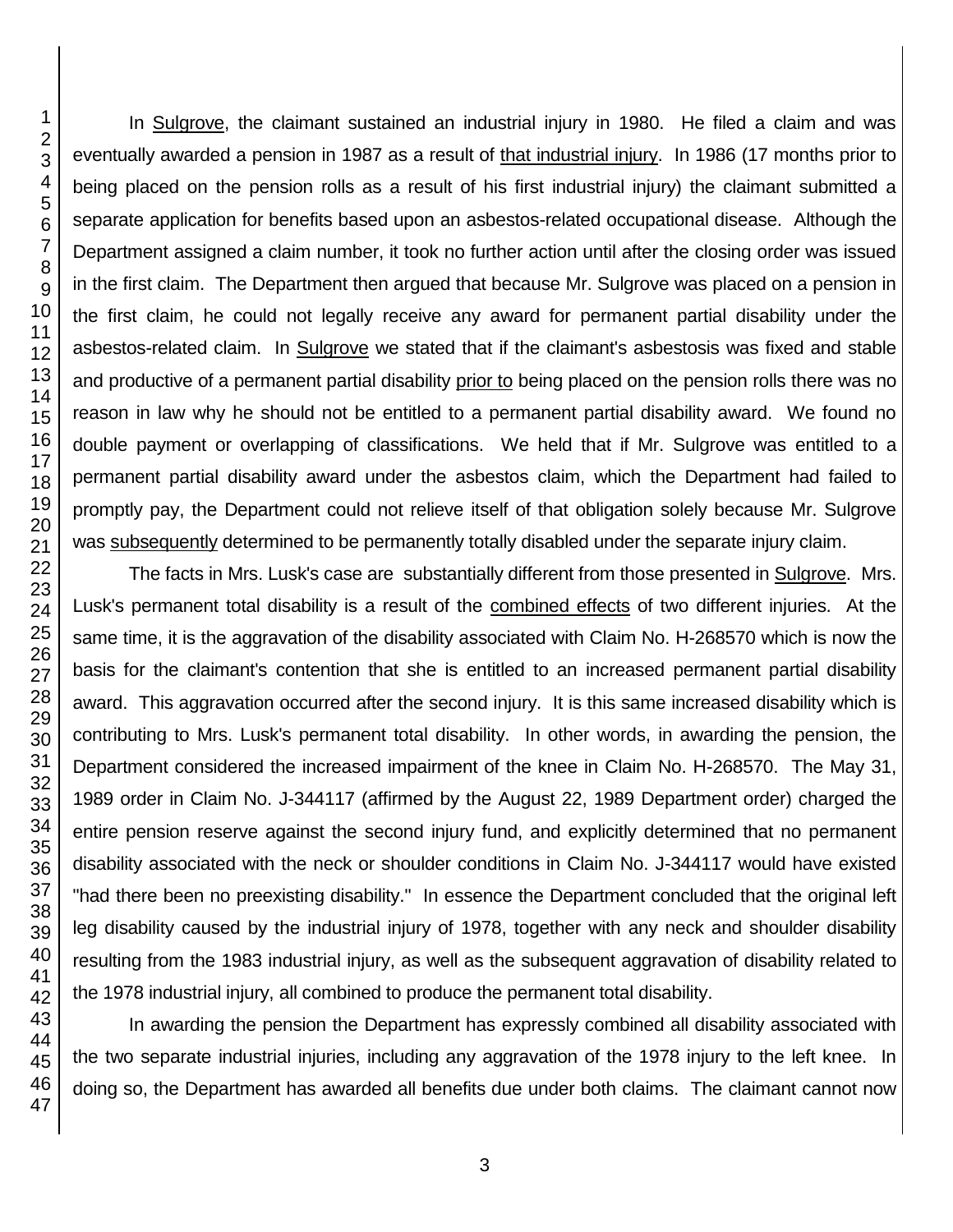seek to have a permanent partial disability award separate from the finding of permanent total disability. To do so would compensate the injured worker twice for the same impairment.

In summary, we believe the facts of this case are substantially different from the facts in Sulgrove. First, in Sulgrove the Department did not consider the disability in both claims when classifying Mr. Sulgrove as a permanently totally disabled worker. In Mrs. Lusk's case the Department considered the disability associated with Claim Nos. H-268570 and J-344117 and determined that they both produced the permanent total disability. Second, in Sulgrove the Department failed to act on the claimant's request for a permanent partial disability award until after putting Mr. Sulgrove on the pension rolls in a different claim. The Department has not failed to respond to such a request in Mrs. Lusk's case. The Department appropriately considered the disability associated with both claims and determined that when combined they produced permanent total disability.

Finally, we note that it would not appear to be to claimant's advantage to have a permanent partial disability award paid under Claim No. H-268570. The provisions of RCW 51.32.080(2) would then require "any portion of the permanent partial disability compensation which exceeds the amount that would have been paid the injured worker if permanent total disability compensation had been paid in the first instance ... [to] be deducted from the pension reserve ... and ... her monthly compensation payments [would] be reduced accordingly."

# **FINDINGS OF FACT**

1. Docket No. 89 2984, Claim No. H-268570. On January 23, 1978 an accident report from the claimant was received by the Department of Labor and Industries alleging an industrial injury on January 13, 1978 while in the course of employment with the Issaquah School District.

On February 27, 1978 the Department issued an order allowing and closing the claim for medical treatment only.

On April 28, 1978 a protest and request for reconsideration on behalf of the claimant was received by the Department of Labor and Industries.

On May 8, 1978 the Department issued an order setting aside and holding for naught the Department order dated February 27, 1978.

On January 23, 1979 the Department issued an order closing the claim with a permanent partial disability award equal to 5% of the amputation value of the left leg at or above the knee joint with functional stump and time loss compensation as paid.

On June 24, 1980 claimant filed an application to reopen the claim for aggravation of condition with the Department.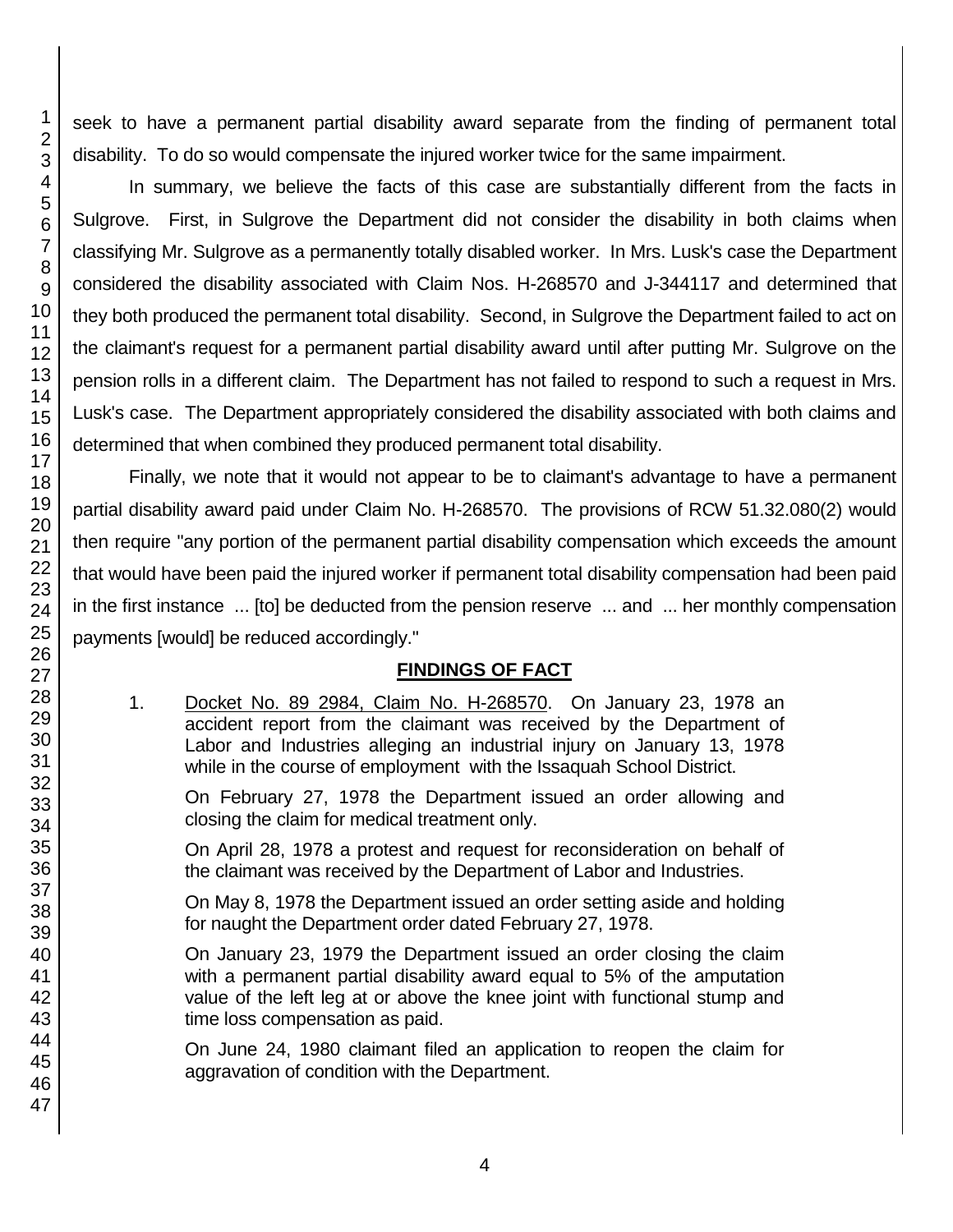On July 3, 1980 the Department issued an order reopening the claim effective June 5, 1980 for authorized treatment.

On July 8, 1981 the Department issued an order closing the claim with time loss compensation as paid to June 19, 1981 and no further award for permanent partial disability.

On August 31, 1981 the claimant filed a protest and request for reconsideration from the Department order dated July 8, 1981 with the Department.

On July 26, 1982 the Department issued an order modifying the Department order of July 8, 1981 from final to interlocutory and reopened the claim to pay the claimant a permanent partial disability award equal to 15% of the amputation value of the left leg at or above the knee joint with a functional stump and closed the claim.

On January 9, 1985 an application to reopen the claim for aggravation was received by the Department from the claimant.

On January 16, 1985 the Department issued an order reopening the claim effective December 26, 1984 for treatment and action as indicated.

On May 31, 1989 the Department issued an order which determined that the claimant's condition resulting from the injury of January 13, 1978 covered under Claim No. H-268570 and from the injury of October 25, 1983 covered under Claim No. J-344117 had reached a fixed stage resulting in total and permanent disability and placed the claimant on the pension rolls effective July 7, 1989 as a combined result of both injuries.

On May 31, 1989 the Department issued an additional order which determined that second injury fund relief was not applicable in Claim No. H-268570.

On July 12, 1989 the claimant filed a notice of appeal with the Board of Industrial Insurance Appeals from both Department orders dated May 31, 1989. On July 31, 1989 the Board issued an order granting the appeal and assigning Docket No. 89 2984.

Docket No. 89 3984, Claim No. J-344117. On November 14, 1983 an accident report from the claimant was received by the Department of Labor and Industries alleging an industrial injury on October 25, 1983 while in the course of employment with Issaquah School District No. 411.

On August 7, 1985 the Department issued an order closing the claim with time loss compensation as paid and no permanent partial disability award.

On August 16, 1985 the claimant filed a protest and request for reconsideration with the Department of Labor and Industries. On September 25, 1985 the Department issued an order holding the August 7, 1985 order in abeyance.

1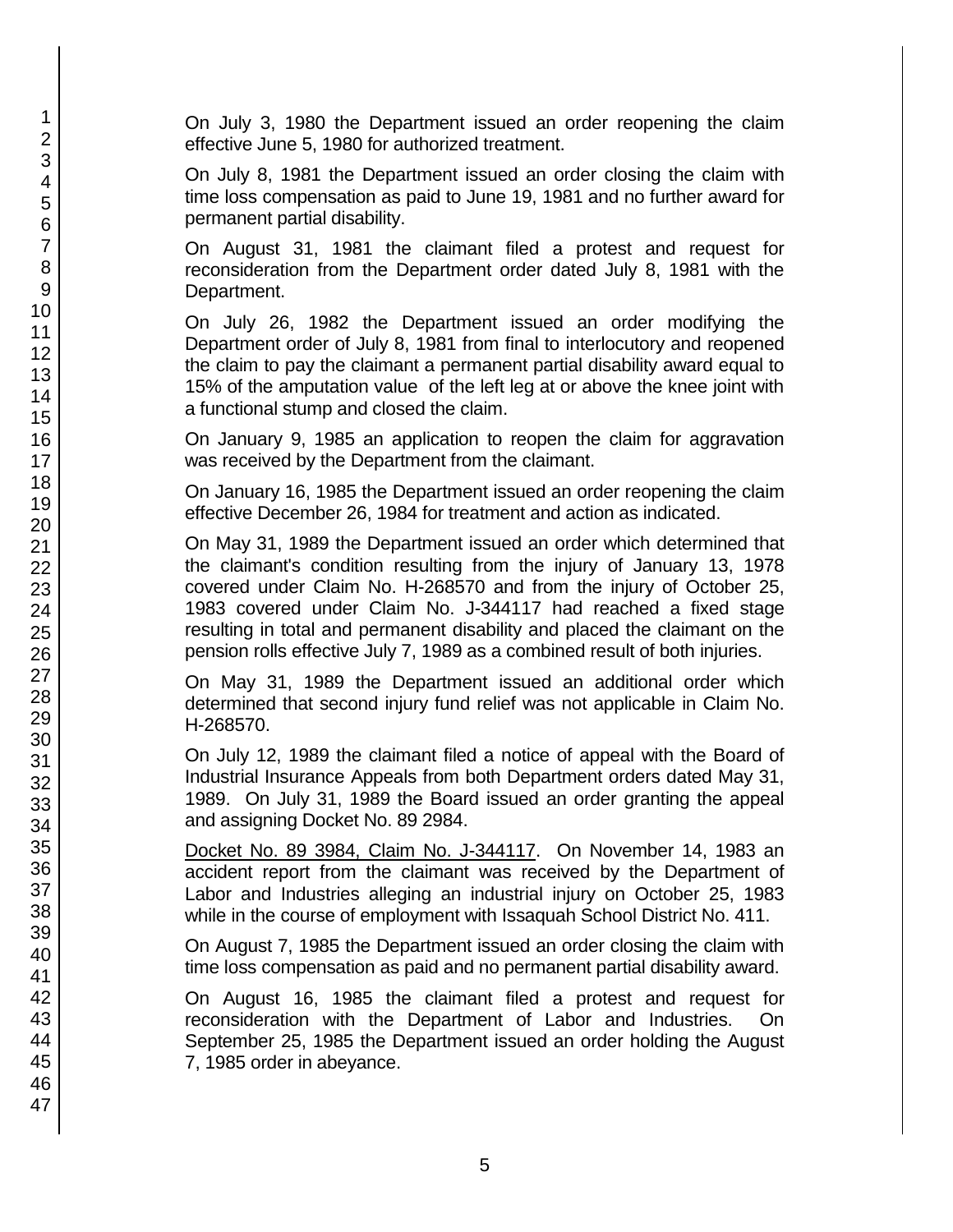On September 26, 1985 the Department issued an order assessing an overpayment regarding time loss compensation and ordering the claim remain open for treatment and action as indicated.

On July 6, 1987 the Department issued an order closing the claim with time loss compensation as paid to August 5, 1985 and no award for permanent partial disability.

On July 20, 1987 the claimant filed a protest and request for reconsideration with the Department. On August 25, 1987 the Department issued an order holding the order dated July 6, 1987 in abeyance.

On September 1, 1987 the Department issued an order setting aside and holding for naught the order of July 6, 1987 and ordered the claim remain open for treatment and action as indicated.

On May 31, 1989 the Department issued an order which determined that the claimant's condition resulting from the injury of January 13, 1978 covered under Claim No. H-268570 and from the injury of October 25, 1983 covered under Claim No. J-344117 had reached a fixed stage resulting in total and permanent disability and placed the claimant on the pension rolls effective July 7, 1989 as a combined result of both injuries.

On May 31, 1989 the Department issued an order which determined that no permanent disability would have existed as a result of the injury covered by this claim had there been no preexisting disability; and ordered that the entire pension reserve shall be charged against the second injury account in accordance with RCW 51.16.120.

On July 21, 1989 the claimant filed a protest and request for reconsideration with the Department of Labor and Industries to the Department order dated May 31, 1989. On August 22, 1989 the Department issued an order affirming the provisions of the order dated May 31, 1989 regarding Claim No. J-344117.

On September 18, 1989 the claimant filed an appeal with the Board of Industrial Insurance Appeals from the Department order dated August 22, 1989. On October 17, 1989 the Board issued an order granting the appeal and assigning Docket No. 89 3984.

- 2. On January 13, 1978, while in the course of employment with School District No. 411, the claimant sustained an industrial injury. This injury was to the claimant's knees and left ankle. The claim was assigned Claim No. H-268570. The claimant's condition and disability causally related to the industrial injury of January 13, 1978 worsened between July 26, 1982 and May 31, 1989.
- 3. The claimant's condition resulting from the industrial injury of January 13, 1978 was fixed and stable as of May 31, 1989 and no further curative treatment was recommended or indicated at that time.

1